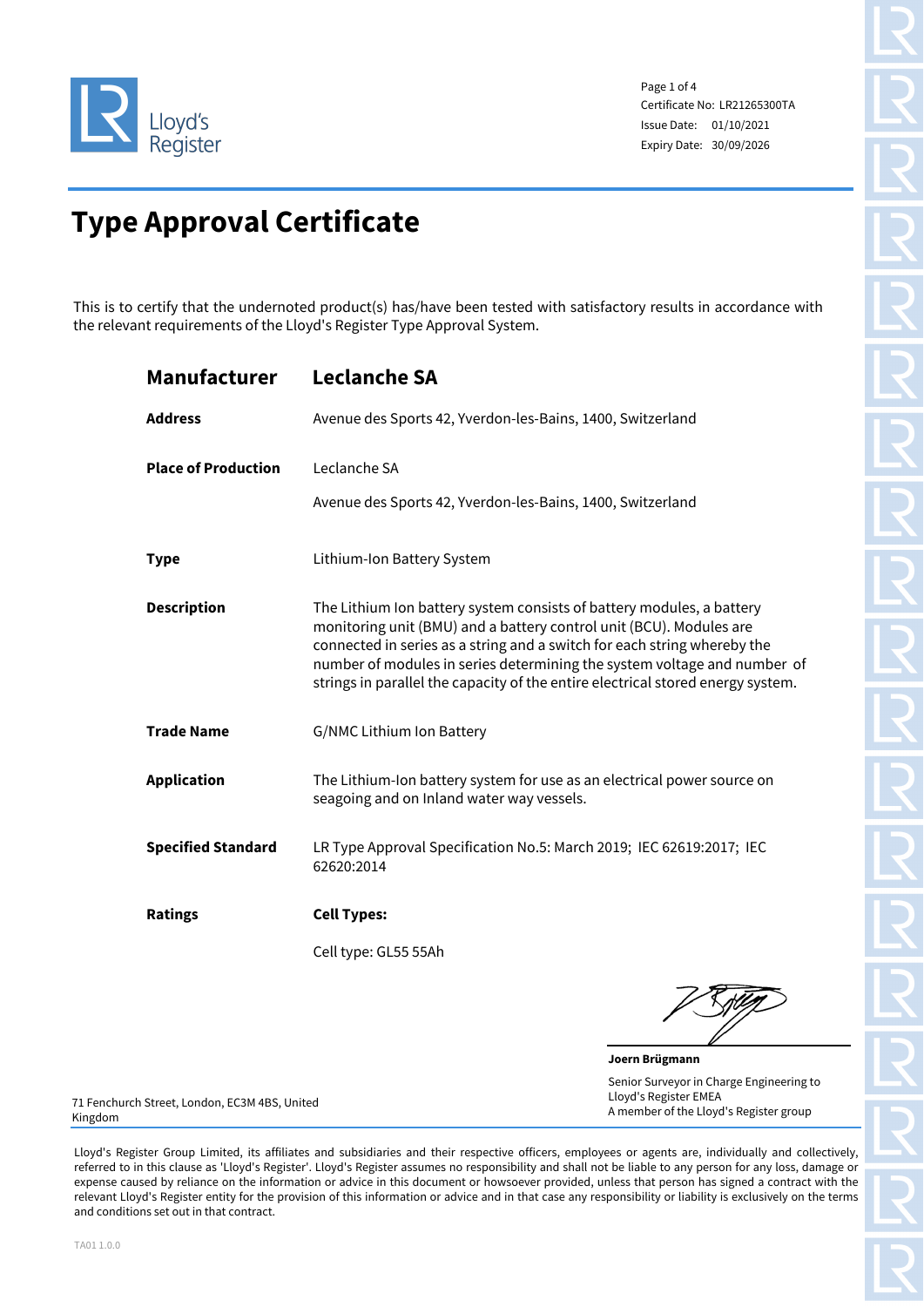

Page 2 of 4 Certificate No: LR21265300TA Issue Date: 01/10/2021 Expiry Date: 30/09/2026

### **Type Approval Certificate**

LecCell G/NMC 55Ah/200Wh Lithium Nickel Manganese Cobalt oxide (NMC) – graphite Nominal Capacity: 55Ah (C/10 discharge rate) Nominal Voltage: 3,7V Voltage range: 3,0V to 4,2V Weight: ~1140g

Cell type: GL60 60Ah LecCell G/NMC 60Ah/220Wh Lithium Nickel Manganese Cobalt oxide (NMC) – graphite Nominal Capacity: 60Ah (C/10 discharge rate) Nominal Voltage: 3,7V Voltage range: 3,0V to 4,2V Weight: ~1120g

Cell type: GL65 65Ah LecCell G/NMC 65Ah/245Wh Lithium Nickel Manganese Cobalt oxide (NMC) – graphite Nominal Capacity: 65Ah (C/10 discharge rate) Nominal Voltage: 3,72V Voltage range: 3,0V to 4,35V Weight: ~1120g

### **Modules:**

Type: M2 Marine Battery Module Technology

Description: Each module includes an integrated Battery Management Unit (BMU) which monitors temperatures and passive cell balancing. Also each module includes an independent heat detection line which disconnect the main switch and activates the fire suppression. Modules are contained in a IP65 box with water cooling and integrated exhaust channels. The Battery Control Unit(BCU) monitors all cell parameters to ensure safe operation in specified operation ranges e.g. during charging , discharging and cell balancing.

71 Fenchurch Street, London, EC3M 4BS, United Kingdom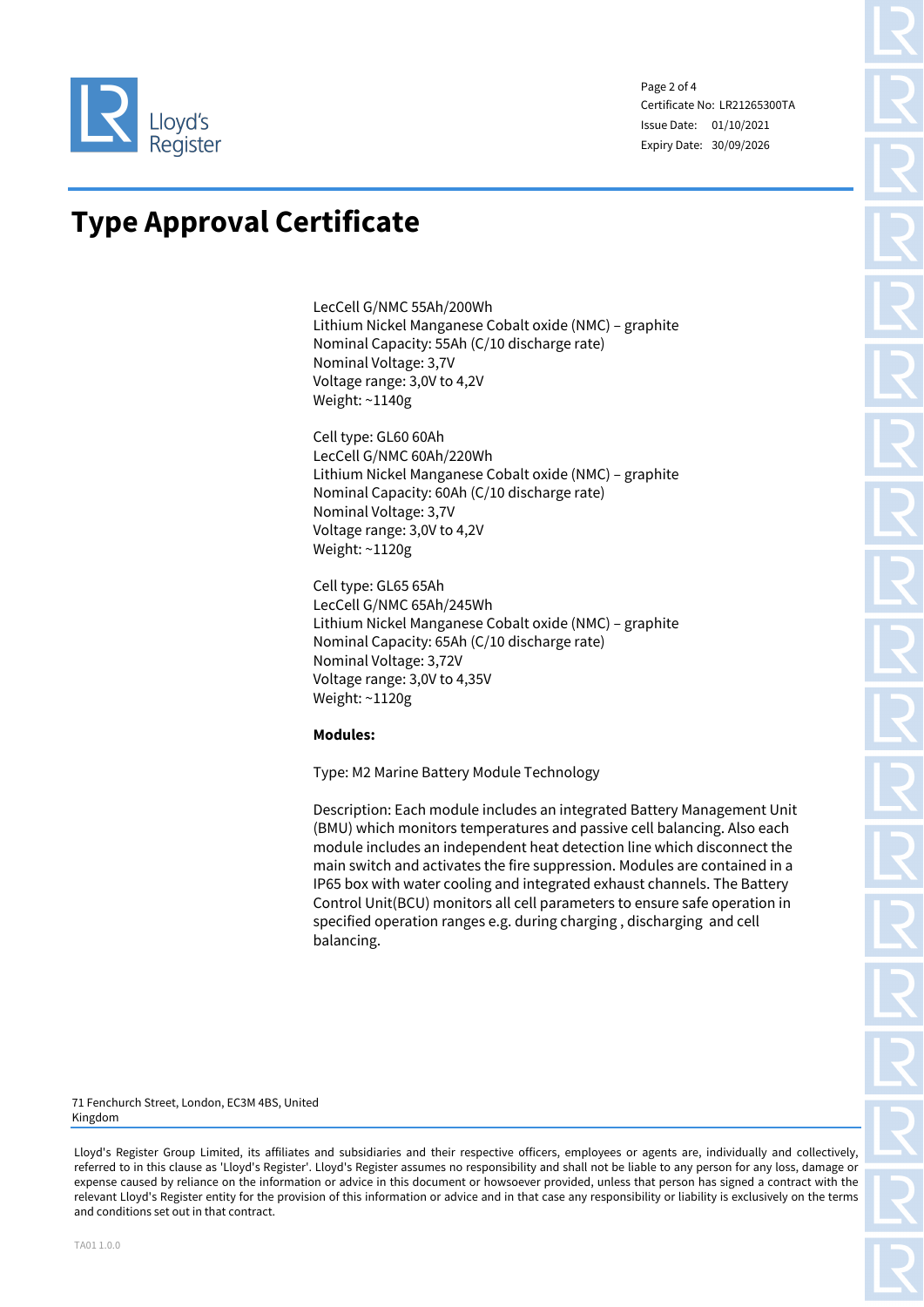

Page 3 of 4 Certificate No: LR21265300TA Issue Date: 01/10/2021 Expiry Date: 30/09/2026

## **Type Approval Certificate**

### **Battery Management Systems BMS G2 1.0.X**

Software versions: BMU: 1.8.x and BCU: 1.1.x

Hardware versions: BMU 24 channels: rev C12, BMU 12 channels: rev C13 and BCU: rev C10

### **Useful Information Details:**

Module Capacity: depending on battery module configurations ( see Appendix)

Max ambient operating temperature: 0° - 45°C (Charge); -20°C - 55°C ( Discharging)

Automatic shutdown cell temperature limit: allowable is <50°C ; max. 45 °C is normally specified for projects

Module operating voltage range; depending on battery module configurations ( see Appendix)

Module and cell shutdown voltage limits; depending on cell types ( see voltage ranges of Cell Type designations)

Continuous charge and discharge rate; depending on battery module configurations ( see Appendix)

Peak bolted short circuit current; project specific value ( see customer specifications )

Equipment ingress protection rating; IP65

Gas volume generated (calculated per module); ~130 l in average per cell ; with 32 cell in Module: ~ 4160 l

Gas Temperature Classification and Division/Zone Group : Temperature Class:

71 Fenchurch Street, London, EC3M 4BS, United Kingdom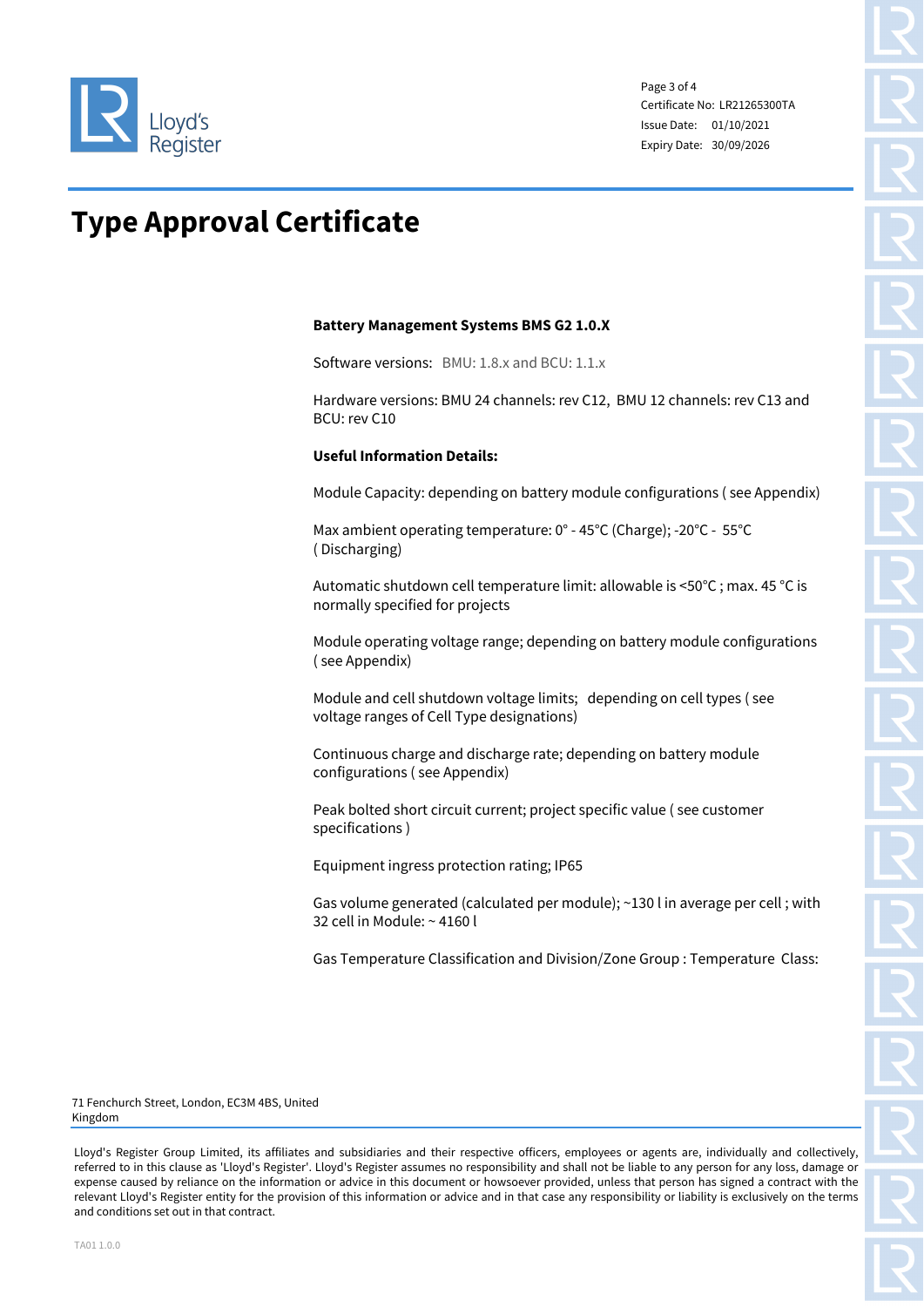

Page 4 of 4 Certificate No: LR21265300TA Issue Date: 01/10/2021 Expiry Date: 30/09/2026

## **Type Approval Certificate**

T2 ( >300°C)

| <b>Other Conditions</b> | For each project the following information for approval is to be submitted:                                                                                                                                                 |
|-------------------------|-----------------------------------------------------------------------------------------------------------------------------------------------------------------------------------------------------------------------------|
|                         | 1. Detailed functional system description/arrangements including interfaces<br>to other sub-systems as e.g. machinery alarm monitoring system                                                                               |
|                         | 2. Electrical Circuit diagrams of the battery system arrangements including<br>Switch units with fuses and contactors                                                                                                       |
|                         | 3. Installation details about smoke detectors                                                                                                                                                                               |
|                         | 4. Detailed arrangement description of the Fire Suppression System which is<br>either a HI-Fog water mist or a foam based system including a technical<br>justification of the specified capacity ratings for each project. |
|                         | 5. Capacity and speed ratings for smoke extraction and ventilation fans for the<br>integrated exhaust ducts normally submitted by the integrator/yard.                                                                      |
|                         | 6. Test programs for Factory, Harbour and Sea Trial Acceptance Tests                                                                                                                                                        |
|                         | 7. Project specific Software Quality Plans including used versions of modules<br>and references to internal test reports                                                                                                    |

This certificate is not valid for equipment, the design, ratings or operating parameters of which have been varied from the specimen tested. The manufacturer should notify Lloyd's Register EMEA of any modification or changes to the equipment in order to obtain a valid Certificate.

The Design Appraisal Document HTS/ETS 1962025/41760-21 and its supplementary Type Approval Terms and Conditions form part of this Certificate.

71 Fenchurch Street, London, EC3M 4BS, United Kingdom